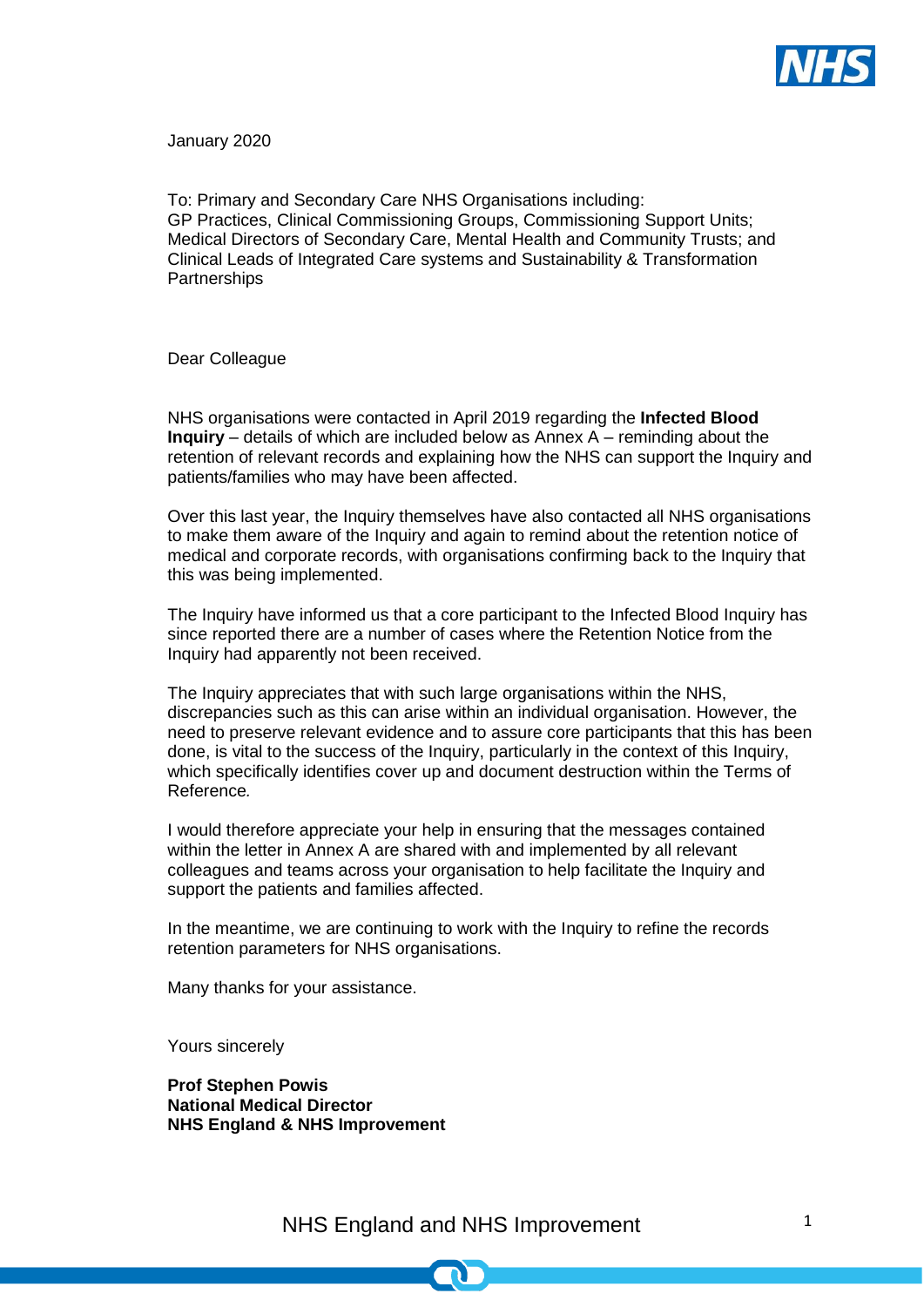#### **ANNEX A**

[sent in April 2019]

To GP practices, CCGs, CSUs and Medical Directors of Secondary Care, Mental Health and Community Trusts

## **Infected Blood Inquiry**

Dear Colleague

In July 2017 the Government announced an inquiry to examine the circumstances in which patients treated by the NHS had been given infected blood and infected blood products. The Inquiry will examine why, in the late 1970s, 1980s and early 1990s, men, women and children in the UK were given infected blood and/or infected blood products; the impact on their families; how the authorities (including government) responded; the nature of any support provided following infection; questions of consent; and whether there was a cover-up.

Chaired by Sir Brian Langstaff, the [Infected Blood Inquiry](https://www.infectedbloodinquiry.org.uk/) was established in July 2018. Public hearings start on 30 April this year and will hear directly from people who were infected by blood or blood products, and from the people close to them who were affected by this. The Inquiry seeks to establish, not only what was done, but also what should have been done in in relation to making blood and blood products safe.

Sir Brian Langstaff has requested access to information pertinent to his Inquiry, including records, documents and data held by organisations across the NHS. Individual NHS organisations are responsible for ensuring that appropriate records are kept and supplied as requested by the Inquiry.

Professor Stephen Powis, National Medical Director, NHS England and NHS Improvement, confirmed to the Inquiry in July 2018 that NHS England does not have access to the majority of files that will be required; and that it is for individual NHS organisations to ensure that the appropriate records are kept and supplied as requested by the Inquiry.

#### **This letter is to help healthcare providers support the Inquiry and patients who have, or who believe they may have, been exposed to risks associated with infected blood or blood products.**

I hope this is helpful in how we can support and facilitate the work of the Inquiry team and those patients and families affected.

Yours sincerely

**Regional Medical Director NHS England & NHS Improvement**

NHS England and NHS Improvement 2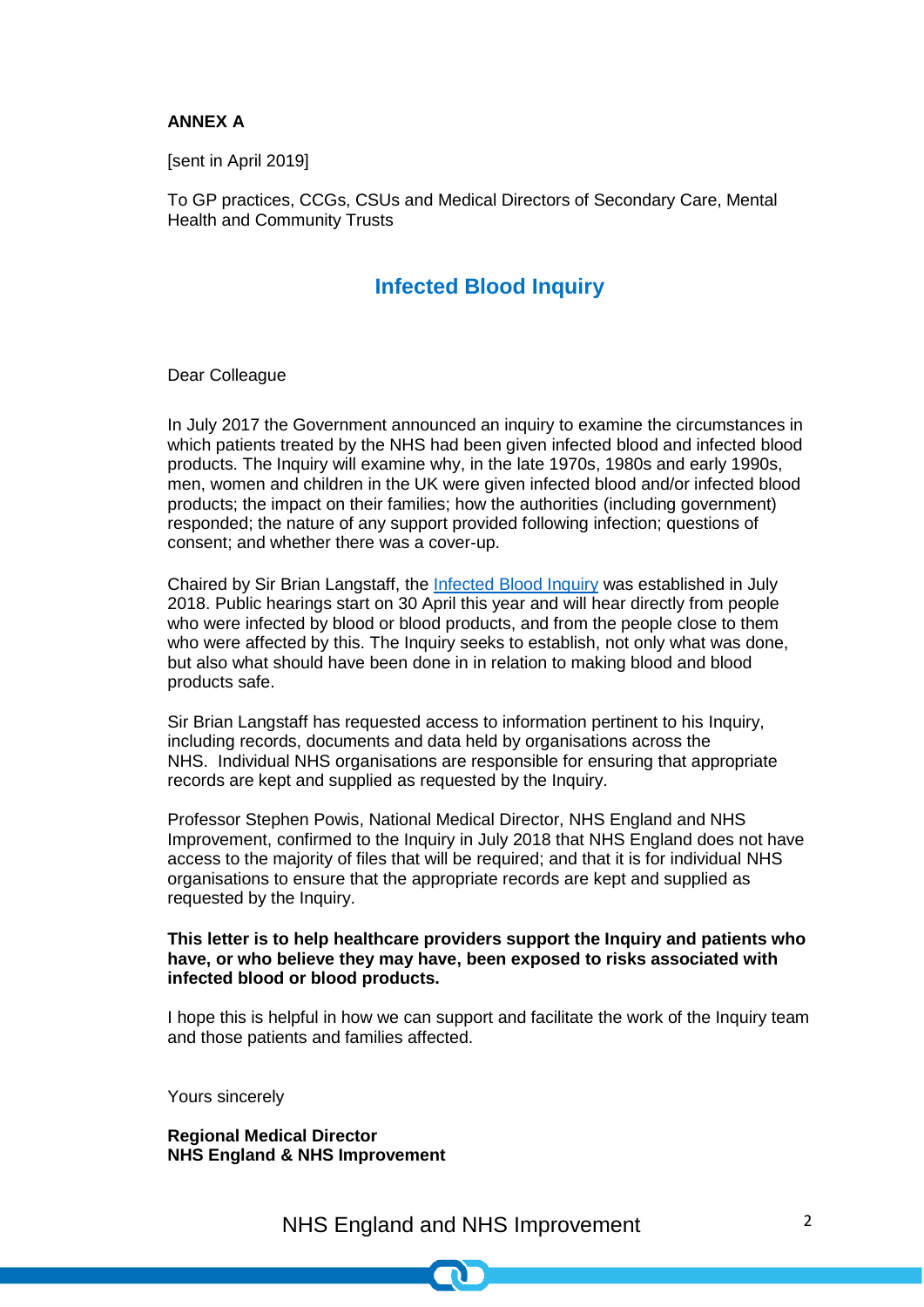# **Appendix**

## **Engagement**

NHS organisations are obliged to participate with the Inquiry, and should have been contacted directly by the Inquiry team, requesting their help in searching, retaining and disclosing any relevant information, records and data. I would like to encourage NHS organisations to participate fully with the Inquiry in the interests of those affected by the incident.

## **Infection**

Prior to September 1991, blood and blood products were not tested for blood-borne viruses. As a consequence, there is a risk that patients who received blood or blood products prior to September 1991 could have become infected with a blood-borne virus. The greatest risk is in relation to Hepatitis C. It is estimated that during the mid-1980s, between 0.6-1% of the population was infected by Hepatitis C.<sup>1</sup>

Approximately 1% of transfusions given prior to September 1991 could have contained an infected agent such as Hepatitis C.

## **Action**

Hepatitis C often does not have any noticeable symptoms until the liver has been significantly damaged. This means some people have the infection without realising it.

When symptoms do occur, they can be mistaken for another condition. This can include:

- [flu-like symptoms,](https://www.nhs.uk/conditions/flu/symptoms/) such as muscle aches and a high temperature
- feeling tired all the time
- loss of appetite
- abdominal pain
- feeling and being sick

The only way to know for certain if these symptoms are caused by Hepatitis C is to get tested. Clinical staff should therefore consider asking patients who present with nonspecific symptoms whether they have had blood or blood products prior to September 1991 and offering them a screen for blood-borne viruses. There may also be some patients who are not fully aware that they have received blood or blood products, for example, if they were involved in a road traffic accident (RTA) or childbirth etc. prior to September 1991.

Those patients who test positive for Hepatitis C should be referred to the local hepatology service for treatment. New hepatitis C treatments are oral tablets for 8 - 12 weeks and have minimal side effects and over 95% cure rates.

Guidance has been sent to support GPs in this matter.

**<sup>.</sup>** <sup>1</sup> The Penrose Inquiry http://www.penroseinquiry.org.uk/finalreport/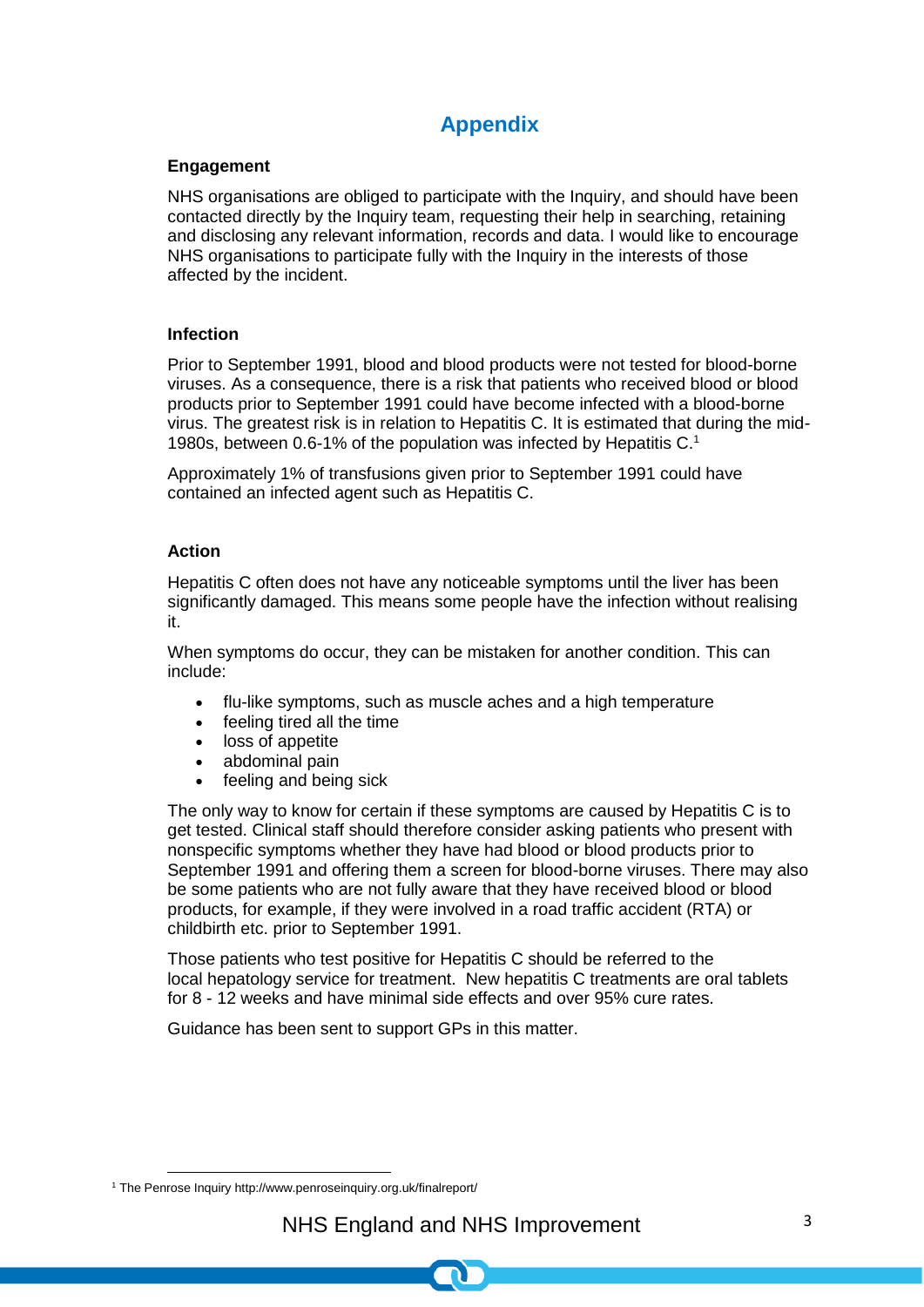#### **Support for patients**

Untreated Hepatitis C infection causes cirrhosis and liver cancer but now very effective, well tolerated oral therapies are available on the NHS and most people diagnosed with Hepatitis C can be cured.

Support for patients is available from the Hepatitis C Trust and the British Liver Trust. In addition, for those patients engaging with the inquiry, the Inquiry recognises participating can be difficult and has therefore organised a confidential support line staffed by the British Red Cross (see appendix for further support details).

#### **Access to records**

#### **Sir Brian Langstaff has written to request that no documents, files or paperwork that may be of interest to the inquiry be destroyed – this includes both medical and corporate records.**

The Inquiry Team is requesting relevant corporate records/documents/data and searching millions of pages from the Department of Health and NHS organisations including arms-length bodies, primary and secondary care organisations and other health related organisations.

It is contacting all NHS organisations to make them aware of this and its work. In some instances, where relevant and appropriate to the Inquiry, this may include a set of relevant search words to help guide the identification process across both paper and electronic repositories. Each NHS organisation is responsible for their own disclosure of records.

Medical records have been handled differently with specific records being requested predominantly from family members of those infected. The Inquiry has been notified recently that family members continue to experience difficulty and delays in accessing hospital or GP records of their deceased loved ones. It would very much assist the Inquiry, and those witnesses who are engaging with it, if NHS organisations could be encouraged to respond promptly to requests for records connected to the Inquiry, and to exercise discretion in providing access to records on the basis that the Inquiry provides a clear justification, in the public interest (see paragraph 8.6 of the BMA's guidance on access to health records).

Although patients seeking a Subject Access Request (SAR) can do so without charge, it is important to note that organisations should also waive fees for people seeking copies of their medical records.

If you have records that are not within the scope of the Inquiry which have exceeded their retention period and you would like to dispose of them, please discuss this with the appropriate Records Management official in your organisation. Please do not destroy any records without seeking prior advice.

Along with the Infected Blood Inquiry, there are other ongoing legal Inquiries which have issued legal holds on records and information within the scope of their investigations. These are: the [Independent Inquiry into Child Sexual Abuse \(IICSA\)](https://www.iicsa.org.uk/) and the [Grenfell Tower Inquiry.](https://www.grenfelltowerinquiry.org.uk/)

#### **Support to the Inquiry**

NHS staff may have personal reflections from previous roles where they were working closely with transfusion or related services that they may feel has a bearing

# NHS England and NHS Improvement 4